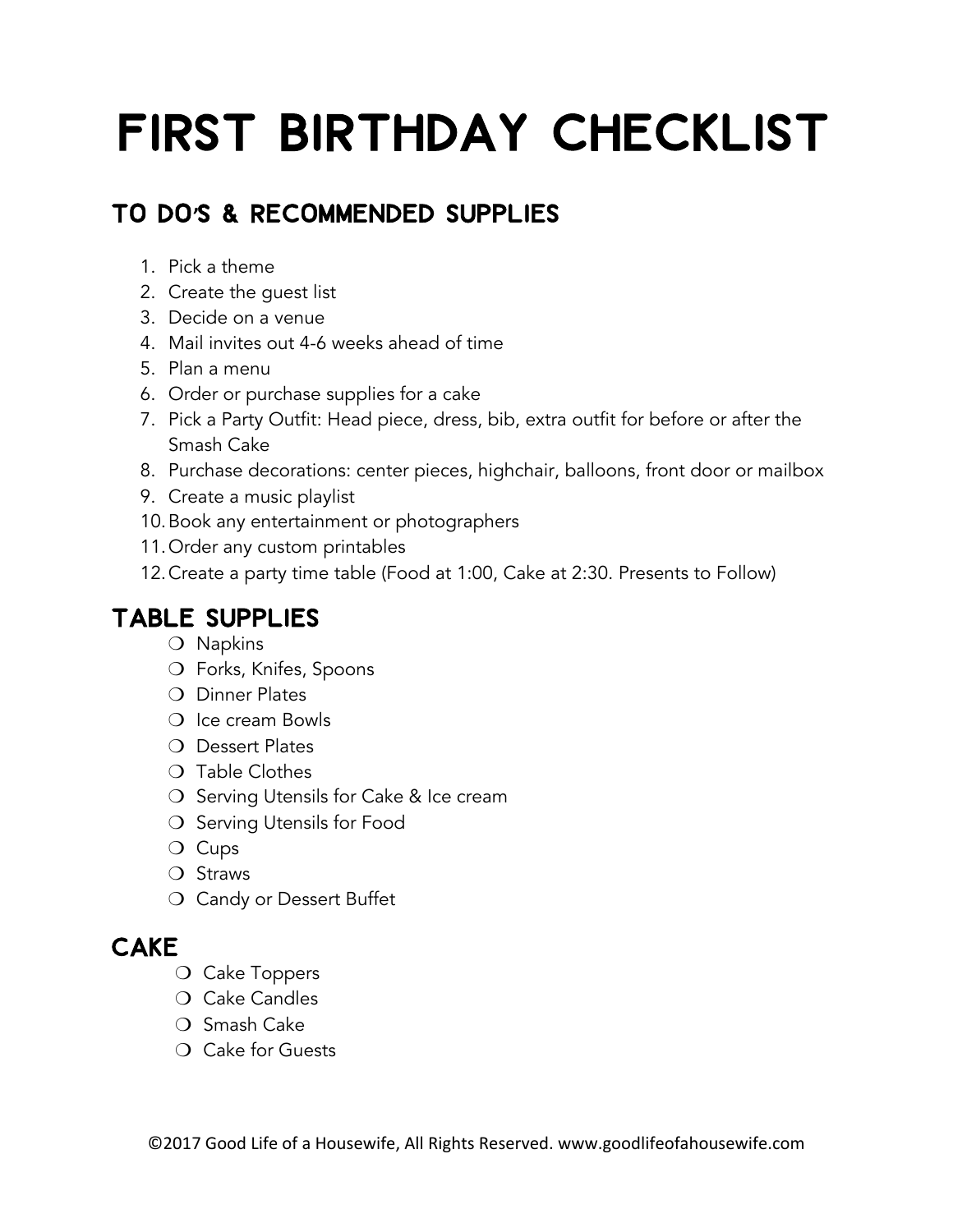### Party Favors & Prizes

- ❍ Goodie Bags
- ❍ Candy
- O Toys & Trinkets
- ❍ Prizes for any Games
- O Crafts or Supplies

### Decorations

- O Highchair Decorations
- O Backdrop for the Highchair
- ❍ First Birthday Board of Likes
- O Baby's First Year of Photos
- O Party Hats
- O Balloons
- O Center Pieces
- O Door or Lawn Decoration

### OTHER:

- $\overline{O}$
- $\overline{O}$
- $\bigcirc$
- $\Omega$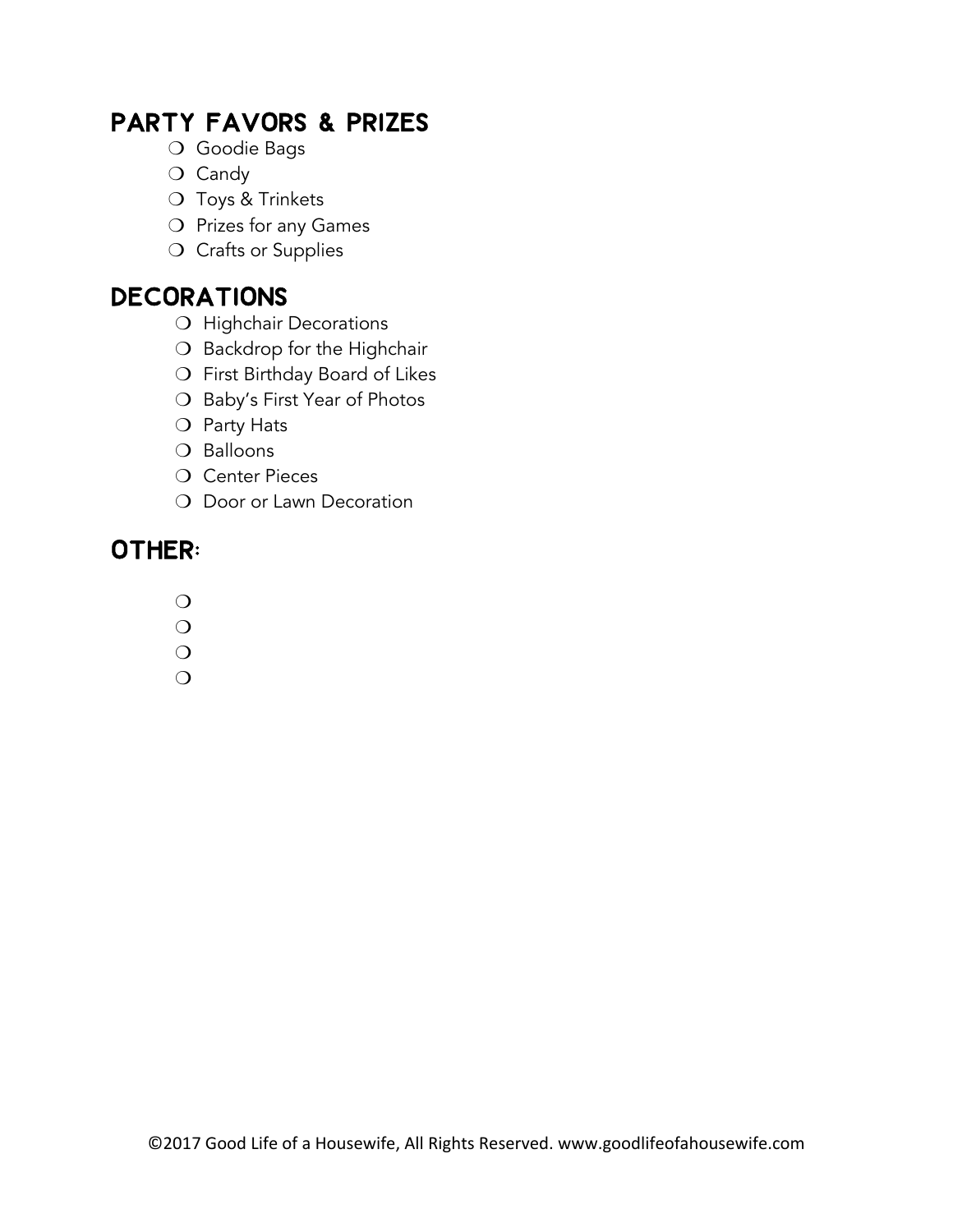## General Planning

Theme:

Venue:

Mail Invitations by:

Decoration Plans:

Menu Plans:

Activities, Games, or Crafts:

©2017 Good Life of a Housewife, All Rights Reserved. www.goodlifeofahousewife.com